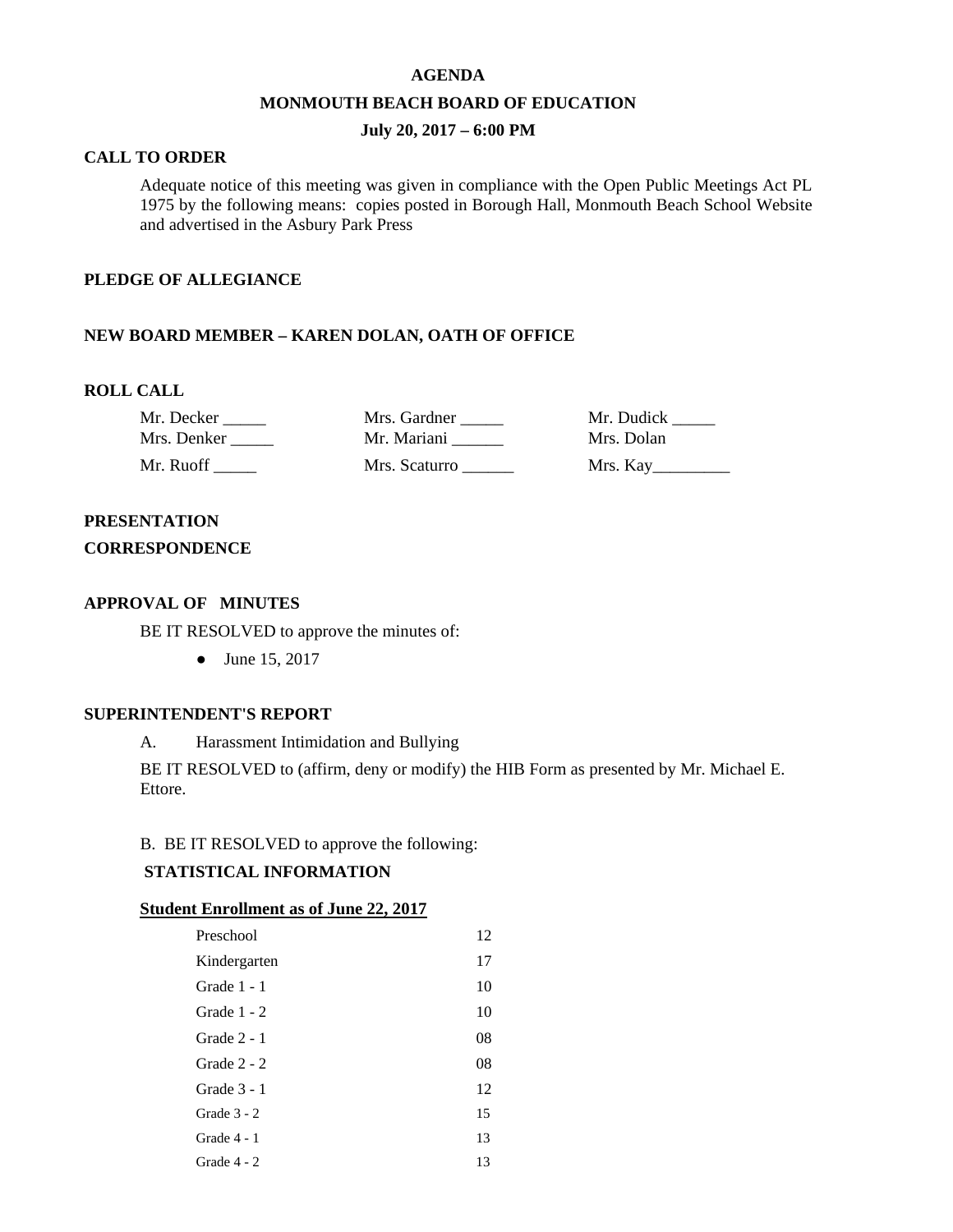| Grade $5 - 1$ |       | 14  |
|---------------|-------|-----|
| Grade $5 - 2$ |       | 14  |
| Grade $6 - 1$ |       | 14  |
| Grade $6 - 2$ |       | 13  |
| Grade 7 - 1   |       | 18  |
| Grade $7 - 2$ |       | 18  |
| Grade 8 - 1   |       | 15  |
| Grade $8 - 2$ |       | 14  |
|               | Total | 238 |
|               |       |     |

Special Education (Out of District): 4

One student in the following placements:

| Oceanport Schools (2) |
|-----------------------|
| Harbor School (1)     |
| Newmark School (1)    |

Student Attendance

| September               | 99%   | February | 93%   |
|-------------------------|-------|----------|-------|
| October                 | 97%   | March    | 94%   |
| November                | 95%   | April    | 95%   |
| December                | 94.5% | May      | 95%   |
| January                 | 93%   | June     | 95%   |
|                         |       |          |       |
| <b>Staff Attendance</b> |       |          |       |
| September               | 96.5% | February | 96%   |
| October                 | 99%   | March    | 95%   |
| November                | 98.5% | April    | 95.5% |
| December                | 93.5% | May      | 95.5% |
| January                 | 97%   | June     | 97%   |

### Fire Drills

June 15, 2017 at 10:45 a.m.

#### **Security Drill**

Lockdown – June 20, 2017 at 11:00 a.m.

## **PUBLIC DISCUSSION**

In compliance with Open Public Meetings Act PL 1975, Chapter 10:4-12 subsection b, - A public body may exclude the public only from that portion of a meeting at which the public body discusses any matter involving the employment, appointment, termination of employment, terms and conditions of employment evaluation of the performance of promotion or discipline of any specific prospective public officer or employees or current public offer or employee employed or appointed by the public body, unless all the individual employees or appointees whose rights could be adversely affected request in writing that such matter or matters be discussed at a public meeting. As per Board Bylaws, 0167, public participation in Board Meetings, such remarks are to be limited to five minutes duration. The Board of Education, though affording the opportunity for members of the public to comment will not engage and/or make remarks concerning matters of student confidentiality and/or matters of personnel wherein employees of the District have not been given notice of the Board's intent to discuss their terms and conditions of employment. Members of the public are reminded that though they are afforded the opportunity to address the Board, they are not given license to violate the laws of slander. Comments made by members of the public that are not in keeping with the orderly conduct of a public meeting will be asked to yield the floor and if they fail to do so may be subject to charges under New Jersey statues associated with disruption of a public meeting.

## **PTO UPDATE**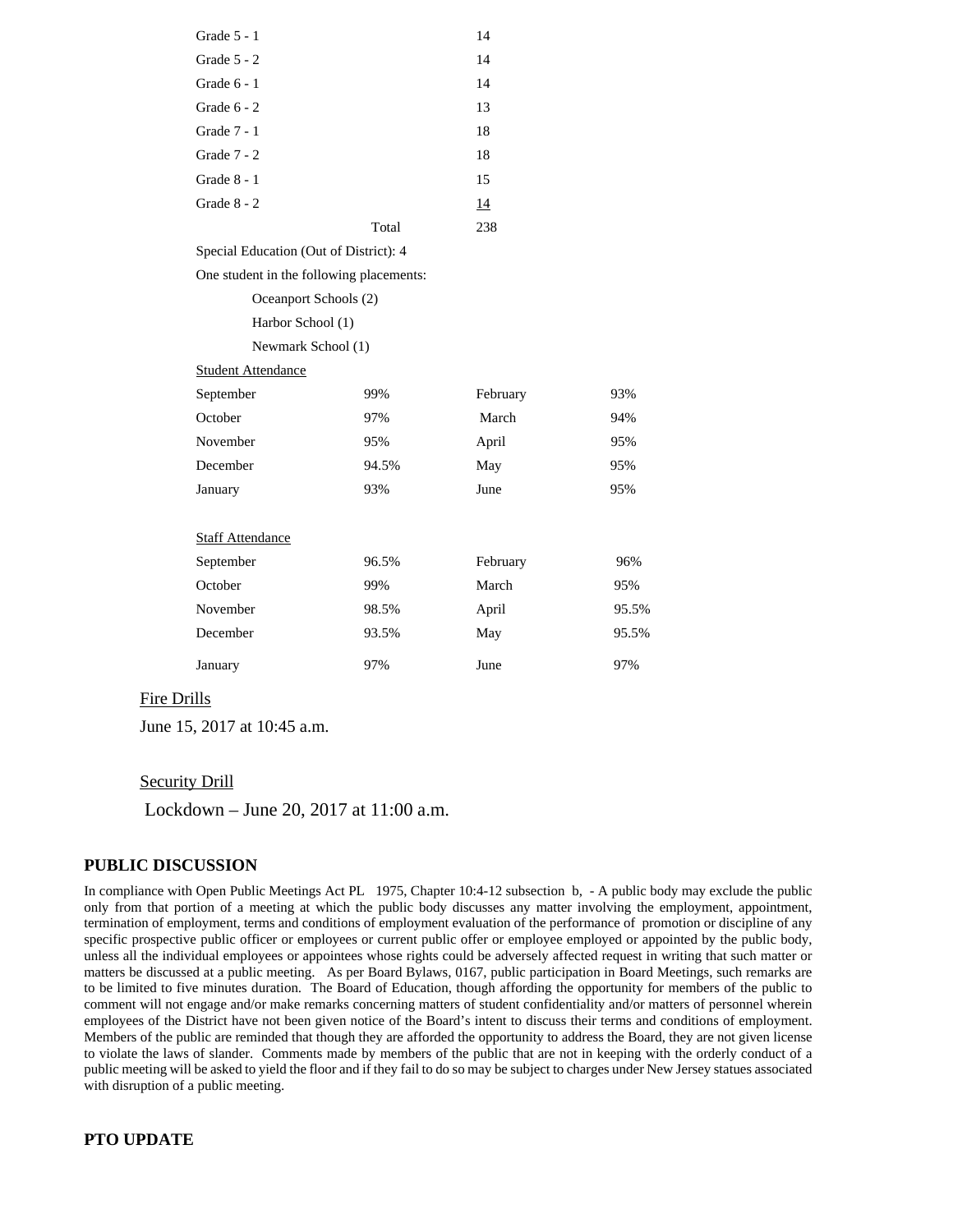# **FINANCE**

Leo Decker, Chair Mrs. Dolan, Steve Mariani, Chris Dudick

# BE IT RESOLVED to approve the following financial report

## **HOLD**

• Report of the Board Secretary – June 30, 2017 - TBD Cash Balances:

| June 30, 2017 |    |
|---------------|----|
| Fund 10       | \$ |
| Fund 20       | \$ |
| Fund 30       | \$ |
| Fund 40       | \$ |
| Fund 50       | \$ |
| Fund 60       |    |

- Reconciliation Report for June
- Monthly transfer report
- June 30, 2017 bill list in the amount of \$45,704.37 and July Bill List in the amount of \$83,167.22
- Payroll report for June

In accordance with the reports attached:

Pursuant to NJAC 6:l20-2.13(d), I certify as of June 30, 2017, no budgetary line item account has been over expended in violation of NJAC 6:20-22.13 (ad). I hereby certify that all of the above information is correct.

# Board Certification:

Pursuant to NJAC 6:20-2.3 (e), we certify that as of June 30, 2017 after review of the Secretary's Monthly Report and upon consultation with the appropriate district officials, that to the best of our knowledge, no major account or fund has been over expended in violation of NJAC 6:230-22.13(b) and that sufficient funds are available to meet the district's financial obligations for the remainder of the fiscal year.

BE IT RESOLVED to approve the following contracts and memberships:

Special education tuition contract to send one student to the Harbor School from July 2017 through June 2018 at a tuition cost of \$64,764. In addition, Extraordinary Services from July 2017 through June 2018 at a cost of \$29,400

Contract with Jersey State Controls – Building Management System in the amount of \$3,120

Contract with RFP – maintenance on surveillance system

Membership in New Jersey School Boards Association in the amount of \$2,876.60

# **PERSONNEL**

Sandi Gardner Chair,

Kathy Denker, Barbara Kay, Kelly Scaturro

- **A.** BE IT RESOLVED to approve the following teacher workshops:
	- Kory Poznak and Donna O'Neill to attend Fundations Level 2 workshop on August 1, 2017 at a cost of \$259 per person.
	- Kory Poznak and Jaclyn Fuchs to attend Rutgers Reading and Writing Conference on October 27, 2017 at a cost of \$180 per person.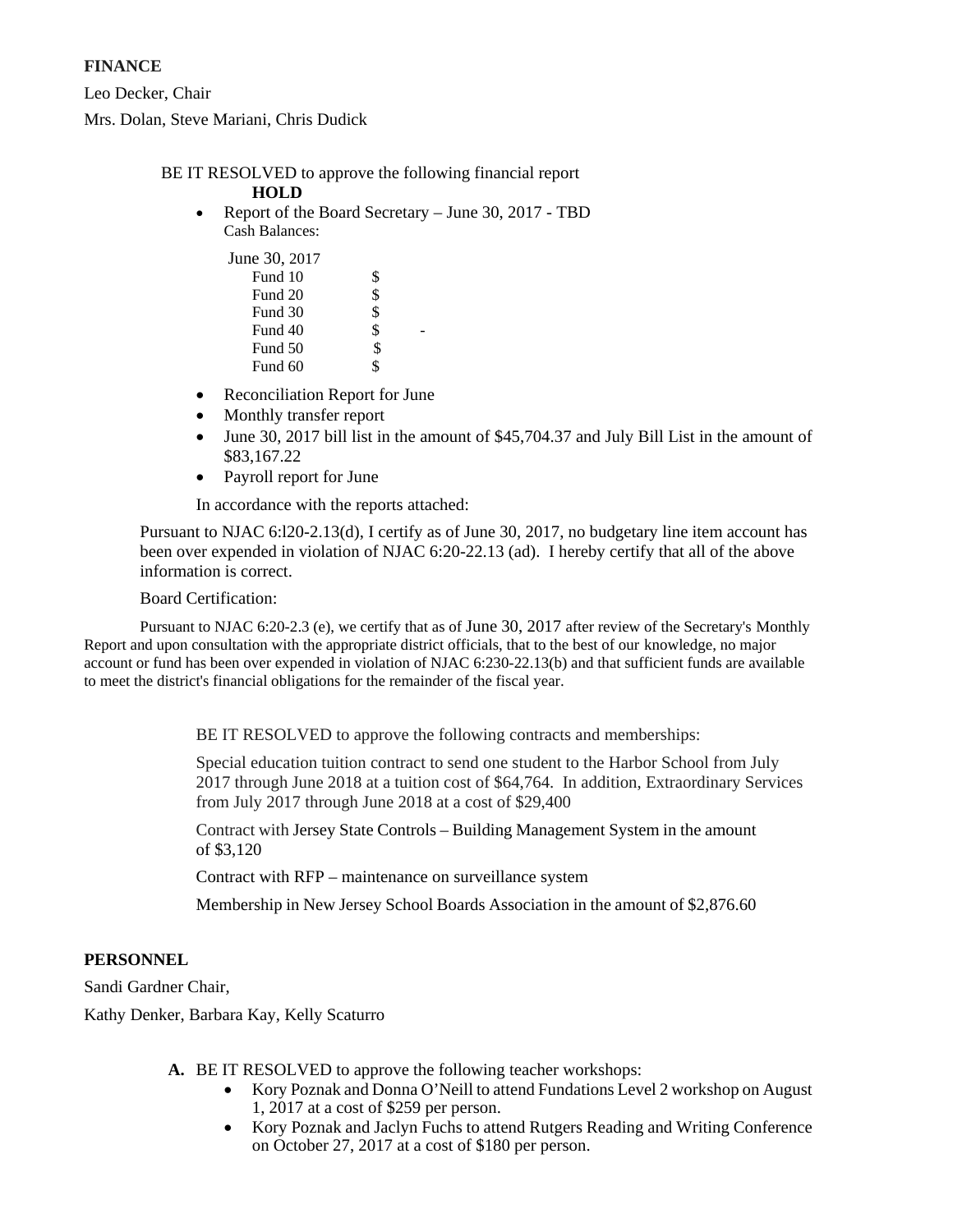- Retroactively approve Rianne Albert and Kara Sheridan to attend NJCIE's 15<sup>th</sup> Annual Summer Inclusive Conference on June 27, 2017 at a cost of \$150 per person.
- Doreen Silakowski and Jason Vastano to attend NJ Science Teacher's Convention and Workshop on October 24, 2017 at a cost of \$175 per person.
- Doreen Silakowski to attend G&T Meetings at Spring Lake, MBS and Oceanport on September 15, 2017, December 15, 2017, and June 8, 2018 at a cost of \$0.
- Denise Sullivan to attend MCVSD 8<sup>th</sup> grade school counselor breakfast to review Admin process for the 17-18 school year on September 26, 2017 at a cost of \$0.
- B. BE IT RESOLVED to accept, with regret, the resignation of non-tenured teacher Katherine Bazley, effective, per email received on July 5, 2017.
- **C.** BE IT RESOLVED to rescind the approval of Katherine Bazley from the 2017-2018 Summer Curriculum Writing/Revisions for Science  $K - 5$  previously approved at the May, 2017 Board meeting for 18 hours @ \$50.00/hr.
- **D.** BE IT RESOLVED to approve Jaclyn Fuchs to increase the 2017-2018 Summer Curriculum Writing/Revisions for Science K – 5 from 18 hours @ \$50.00/hr (previously approve) to 36 hours @ \$50.00/hr.

# **CURRICULUM AND INSTRUCTION**

Chair Kathleen Denker Kelly Scaturro, Sandi Gardner, Barbara Kay

# **BUILDING AND GROUNDS**

Steve Mariani, Chair

Chris Dudick, Leo Decker, Karen Dolan

# **POLICY**

BE IT RESOLVED to approve the first read of the following Policies and Regulations:

- **P & R 1240 - Evaluation of Superintendent – Policy & Regulation (M)**
- P 1511 Board of Education Website Accessibility Policy (NEW)
- P & R3126 District Mentoring Program Policy & Regulation
- P & R 3221 Evaluation of Teachers Policy & Regulation (M)
- P & R 3222 Evaluation of Teaching Staff Members, Excluding Teachers and Administrators Policy & Regulation (M)
- P & R 3223 Evaluation of Administrators, Excluding Principals, Vice Principals, and Assistant Principals Policy & Regulation (M)
- P & R 3224 Evaluation of Principals, Vice Principals, and Assistant Principals Policy & Regulation (M)
- P & R 3240 Professional Development for Teachers and School Leaders Policy & Regulation (M)
- P & R 5610 Suspension Policy & Regulation (M)
- P 5620 Expulsion Policy (M)7424 Bed Bugs Policy & Regulation(NEW)
- P & R 7424 Bed Bugs (New)
- P 7461 District Sustainability Policy (NEW)
- P 8505 Local Wellness Policy/Nutrient Standards for Meals and Other Foods Policy (M)
- P 8550 Unpaid Meal Charges/Outstanding Food Service Charges Policy (M) **N/A**

# **GENERAL ITEMS**

Future meeting dates:

- A. Thursday, August 17, 2017 at 6:00 p.m.
- B. BE IT RESOLVED to approve the 17-18 MB Cross Country schedule:

# **MONMOUTH BEACH SCHOOL**